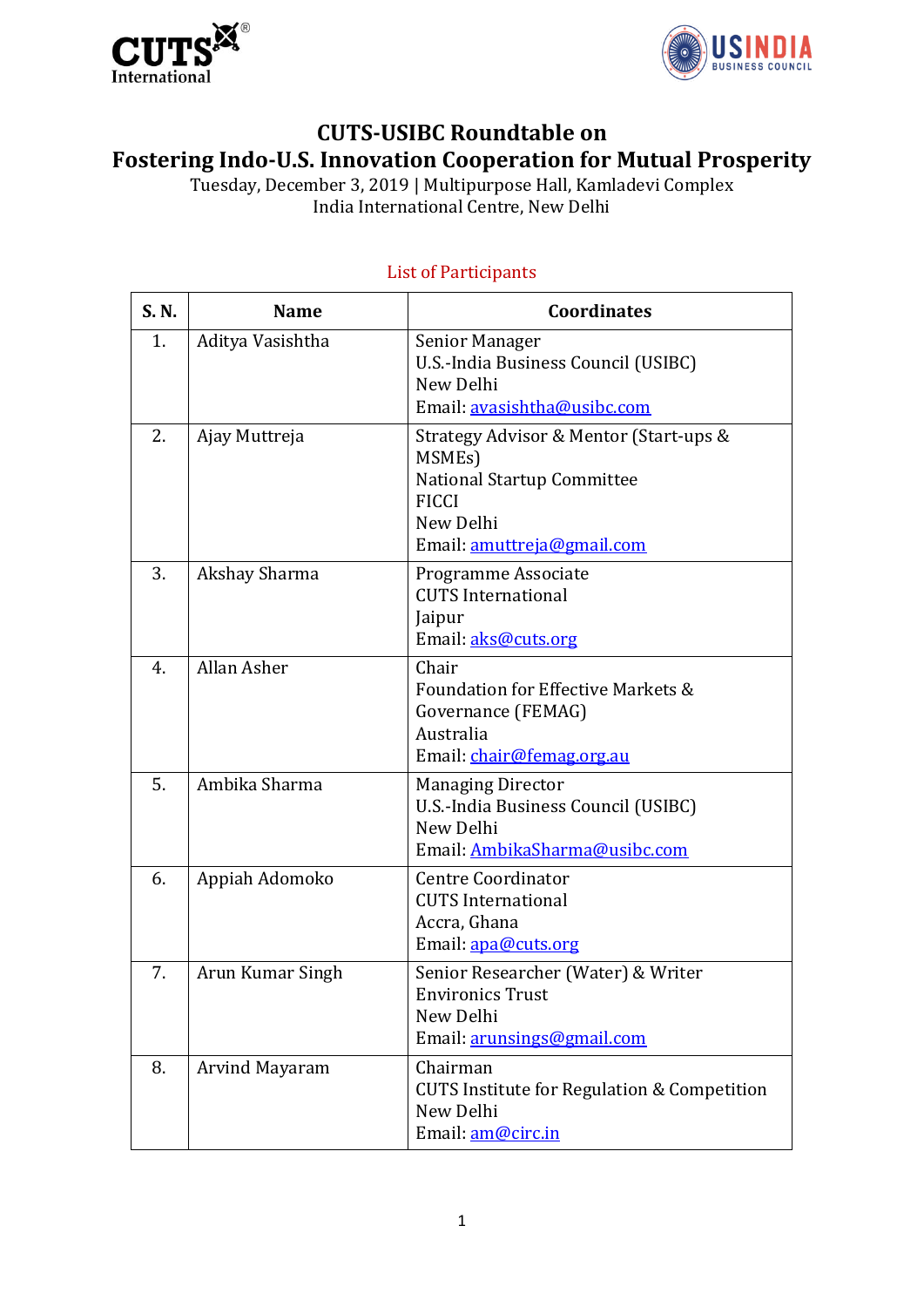



| S. N. | <b>Name</b>             | <b>Coordinates</b>                                                                                                                                                                         |
|-------|-------------------------|--------------------------------------------------------------------------------------------------------------------------------------------------------------------------------------------|
| 9.    | <b>Barak Orbach</b>     | Professor of Law<br>James E. Rogers College of Law<br>The University of Arizona<br><b>USA</b><br>Email: barak@orbach.org                                                                   |
| 10.   | <b>Bipul Chatterjee</b> | <b>Executive Director</b><br><b>CUTS</b> International<br>Jaipur<br>Email: <b>bc@cuts.org</b>                                                                                              |
| 11.   | Carla Bissonnette       | Embassy of the United States of America<br>New Delhi                                                                                                                                       |
| 12.   | Deepak Maheshwari       | Director-Government Affairs<br>Symantec Software Solutions Pvt. Ltd<br>New Delhi<br>Email: deepak maheshwari@symantec.com                                                                  |
| 13.   | Devin Narang            | Country Head - India<br>Sindicatum Renewable Energy Company<br>New Delhi<br>Email: devin.narang@sindicatum.com                                                                             |
| 14.   | Divya Sahni             | <b>Stakeholder Relations Manager</b><br>Sannam S4<br>New Delhi<br>Email: divya.sahni@sannams4.com                                                                                          |
| 15.   | Geeta Gouri             | <b>Former Member</b><br>Competition Commission of India (CCI)<br>New Delhi<br>Email: gouri.geeta@gmail.com                                                                                 |
| 16.   | Himanshu Dube           | Executive Director<br>Insight Development Consulting Group (IDCE)<br>New Delhi<br>Email: himanshu@idcg.co.in                                                                               |
| 17.   | Indranil Banerjie       | <b>Executive Director</b><br><b>SAPRA India Foundation</b><br>New Delhi<br>Email: indranil.banerjie@gmail.com                                                                              |
| 18.   | Isabella D. Detwiler    | Deputy Minister Counselor<br>Economic, Environment, Science and<br><b>Technology Affairs</b><br><b>Embassy of the United States of America</b><br>New Delhi<br>Email: DetwilerID@state.gov |
| 19.   | Jaideep Singh           | New Delhi<br>Email: jaideep.singh2008@gmail.com                                                                                                                                            |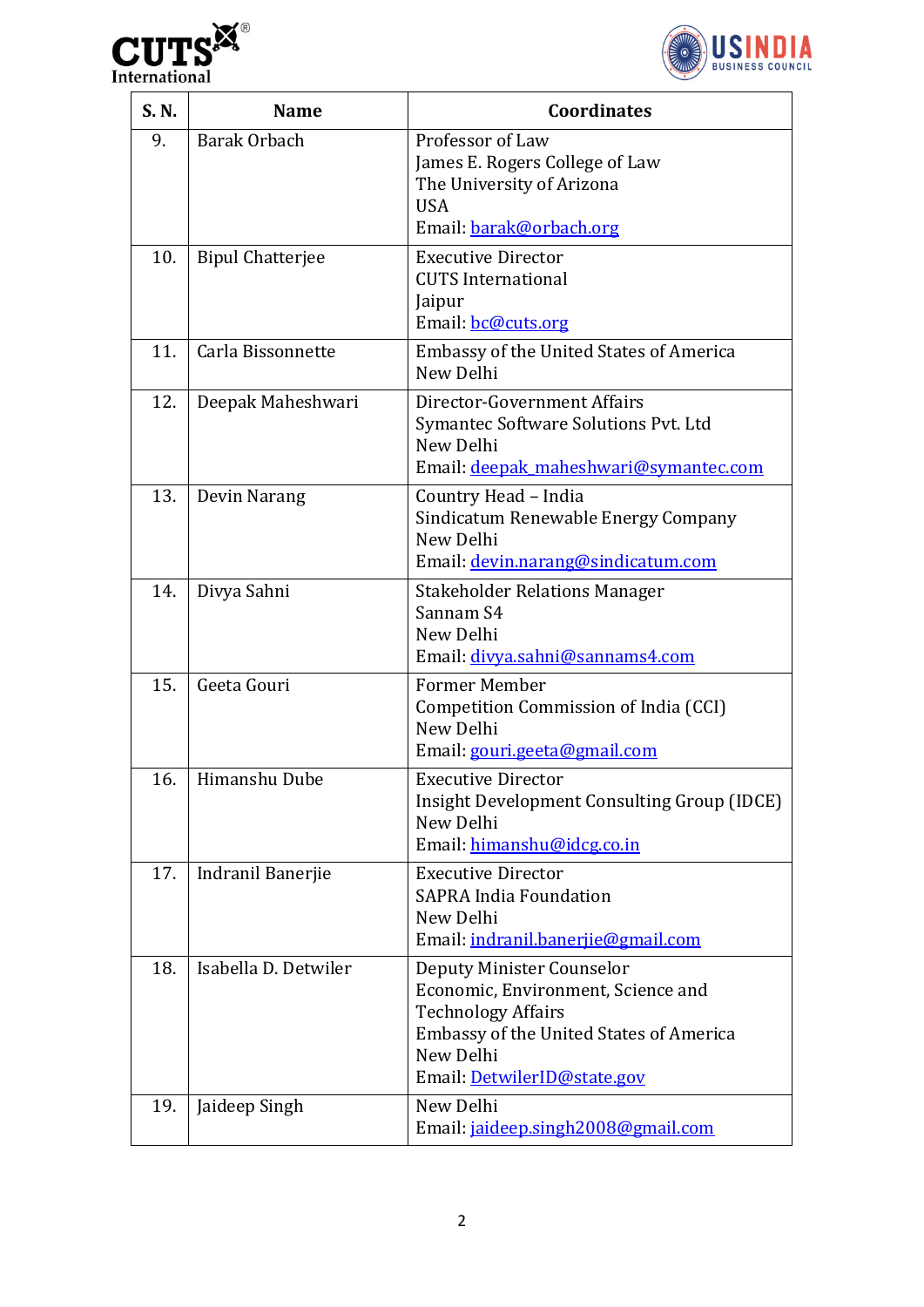



| S. N. | <b>Name</b>           | <b>Coordinates</b>                                                                                                                                           |
|-------|-----------------------|--------------------------------------------------------------------------------------------------------------------------------------------------------------|
| 20.   | Karan Singh Chandhiok | Partner<br>Chandhiok & Mahajan Advocates and<br>Solicitors<br>New Delhi<br>Email: karan.chandhiok@chandhiok.com                                              |
| 21.   | Kavleen Chatwal       | <b>Economic and Political Specialist</b><br><b>Embassy of the United States of America</b><br>New Delhi<br>Email: ChatwalK@state.gov                         |
| 22.   | Laxman Pal            | <b>SSI Foundation</b><br>New Delhi                                                                                                                           |
| 23.   | M M Sharma            | <b>Head-Competition Law</b><br>Vaish Associates<br>New Delhi<br>Email: mmsharma@vaishlaw.com                                                                 |
| 24.   | M Muneer              | Co-Founder & Chief Evangelist<br>Medici Institute Renaissance India<br>New Delhi<br>Email: muneer@mediciinstitute.org                                        |
| 25.   | Mohit Mahajan         | Director<br><b>Center for New Product Development Trade</b><br>and Transfer<br>Noida<br>Email 1: cnpdtt@gmail.com<br>Email 2: mohit@newproductdevelopment.in |
| 26.   | Monish Verma          | Founder<br>InCircle Innovations Pyt. Ltd.<br>New Delhi<br>Email: indranil.banerjie@gmail.com                                                                 |
| 27.   | Munish Sharma         | Consultant<br>Institute for Defence Studies & Analyses<br>New Delhi<br>Email: msharma.idsa@gov.in                                                            |
| 28.   | Naveen Tandon         | <b>AGNSI</b><br>New Delhi                                                                                                                                    |
| 29.   | Neeru Batra           | Consultant<br>DevInnova<br>New Delhi<br>Email: devinnova06@gmail.com                                                                                         |
| 30.   | Nivedita Mukherjee    | <b>Consulting Editor</b><br>Diplomatist Magazine<br>New Delhi                                                                                                |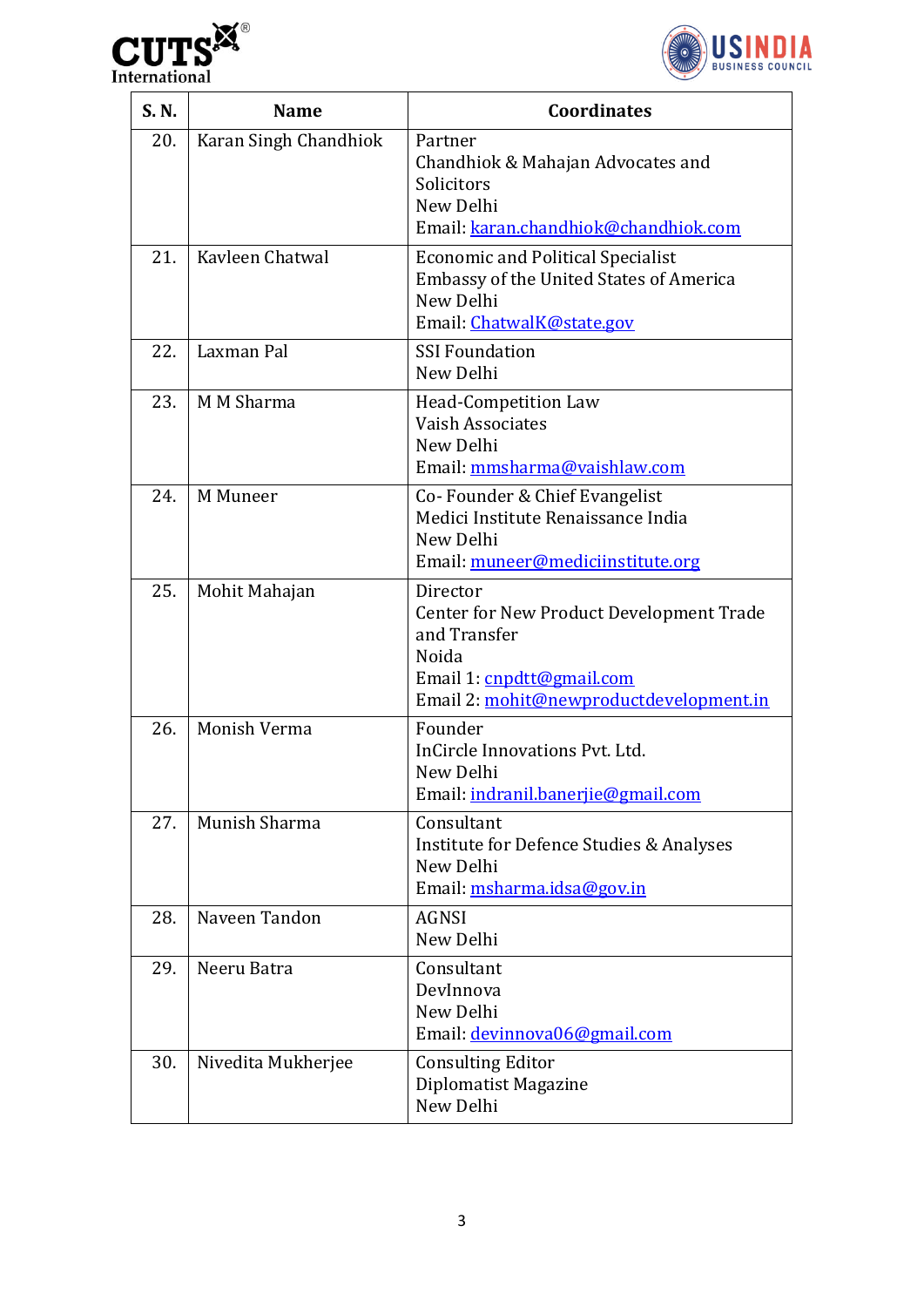



| S. N. | <b>Name</b>           | <b>Coordinates</b>                                                                                                                                                     |
|-------|-----------------------|------------------------------------------------------------------------------------------------------------------------------------------------------------------------|
| 31.   | Noopur Singh          | Science & Technology Specialist<br>Environment, Science & Technology Office<br><b>Embassy of the United States of America</b><br>New Delhi<br>Email: SinghN1@state.gov |
| 32.   | Pankaj Sharma         | Partner<br>NP Technology & Financial Advisors<br>New Delhi<br>Email: rpawr1@gmail.com                                                                                  |
| 33.   | Pete Broadbent        | Economic Officer-North India Office<br><b>Embassy of the United States of America</b><br>New Delhi<br>Email: BroadbentPW@state.gov                                     |
| 34.   | Peter Misiani Mwencha | Peter Misiani Mwencha<br>Lecturer<br>Kenyatta University<br>Kenya<br>Email: misiani.mwencha@gmail.com                                                                  |
| 35.   | Pradeep S Mehta       | Secretary General<br><b>CUTS</b> International<br>Jaipur<br>Email: psm@cuts.org                                                                                        |
| 36.   | Prakash Vaibhav       | <b>Research Associate</b><br><b>CUTS</b> International<br>Jaipur<br>Email: prv@cuts.org                                                                                |
| 37.   | Prashant Sharma       | Senior Programme Officer<br><b>CUTS</b> International<br>Jaipur<br>Email: psh@cuts.org                                                                                 |
| 38.   | Pratesh Gandhi        | Director-India Strategic Development<br><b>General Atomics</b><br>New Delhi<br>Email: pratesh.gandhi.FN@ga.com                                                         |
| 39.   | Priyanka Sethi        | <b>Communications &amp; CSR</b><br>U.S.-India Business Council (USIBC)<br>New Delhi                                                                                    |
| 40.   | Rajesh Mehta          | Founder<br>Mehta Software Services Pvt. Ltd.<br>Gurgaon, Haryana<br>Email: rajesh@entry-india.com                                                                      |
| 41.   | Ram Saran             | Programme Associate<br><b>CUTS International - Delhi Resource Centre</b><br>New Delhi<br>Email: delhi@cuts.org                                                         |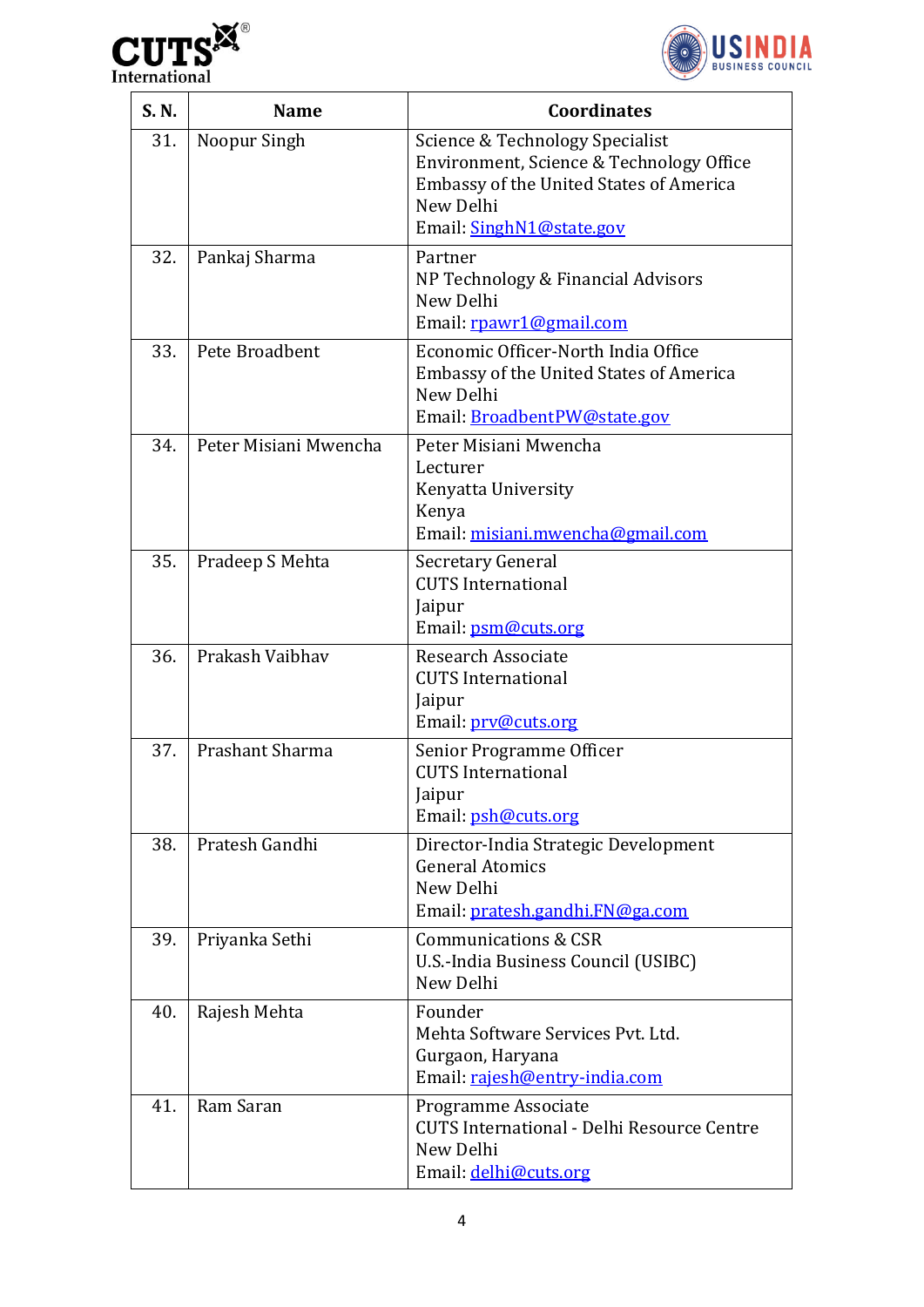



| S. N. | <b>Name</b>           | <b>Coordinates</b>                                                                                                                                                                      |
|-------|-----------------------|-----------------------------------------------------------------------------------------------------------------------------------------------------------------------------------------|
| 42.   | Reji K Joseph         | <b>Associate Professor</b><br>Institute for Studies in Industrial<br>Development<br>New Delhi<br>Email 1: rejikjoseph@isid.org.in<br>Email 2: rejikjoseph@gmail.com                     |
| 43.   | Saibal K De           | Senior Infrastructure Development &<br><b>Management Professional</b><br>New Delhi<br>Email: saibalde@gmail.com                                                                         |
| 44.   | Samit Ray             | Regional Director - Government Affairs &<br><b>Public Policy South East Asia</b><br>United Technologies Corporation India Pvt.<br>Ltd.<br>Gurugram, Haryana<br>Email: samit.ray@utc.com |
| 45.   | Sandeep Bahl          | Program Director<br>U.S.-India Aviation Cooperation Program<br>New Delhi<br>Email: sandeep.bahl@us-indiaacp.com                                                                         |
| 46.   | Sandeep Bhargava      | <b>National Vice President</b><br><b>Sarthak Educational Trust</b><br>New Delhi<br>Email: sandeepbhargava2004@yahoo.co.in                                                               |
| 47.   | Sandip Samaddar       | Head-Policy & Strategic Engagements<br>U.S.-India Business Council (USIBC)<br>New Delhi                                                                                                 |
| 48.   | Shafin Shabir         | <b>Research Assistant</b><br>India Development Foundation (IDF)<br>Gurgaon, Haryana<br>Email: snaik@idfresearch.org                                                                     |
| 49.   | Shakti Sinha          | <b>Former Director</b><br>Nehru Memorial Museum & Library (NMML)<br>New Delhi<br>Email: sinha.shakti@gmail.com                                                                          |
| 50.   | Sonjoy Mohanty        | Senior Adviser<br>Albright Stonebridge Group<br>Email: smohanty@albrightstonebridge.com                                                                                                 |
| 51.   | Subimal Bhattacharjee | Managing Director & CEO<br><b>Codotte Advisory Limited</b><br>New Delhi<br>Email: subimal.b@codotte.in                                                                                  |
| 52.   | Tushar Gandhi         | Associate Director-Public Affairs<br>APCO Worldwide<br>New Delhi<br>Email: tgandhi@apcoworldwide.com                                                                                    |